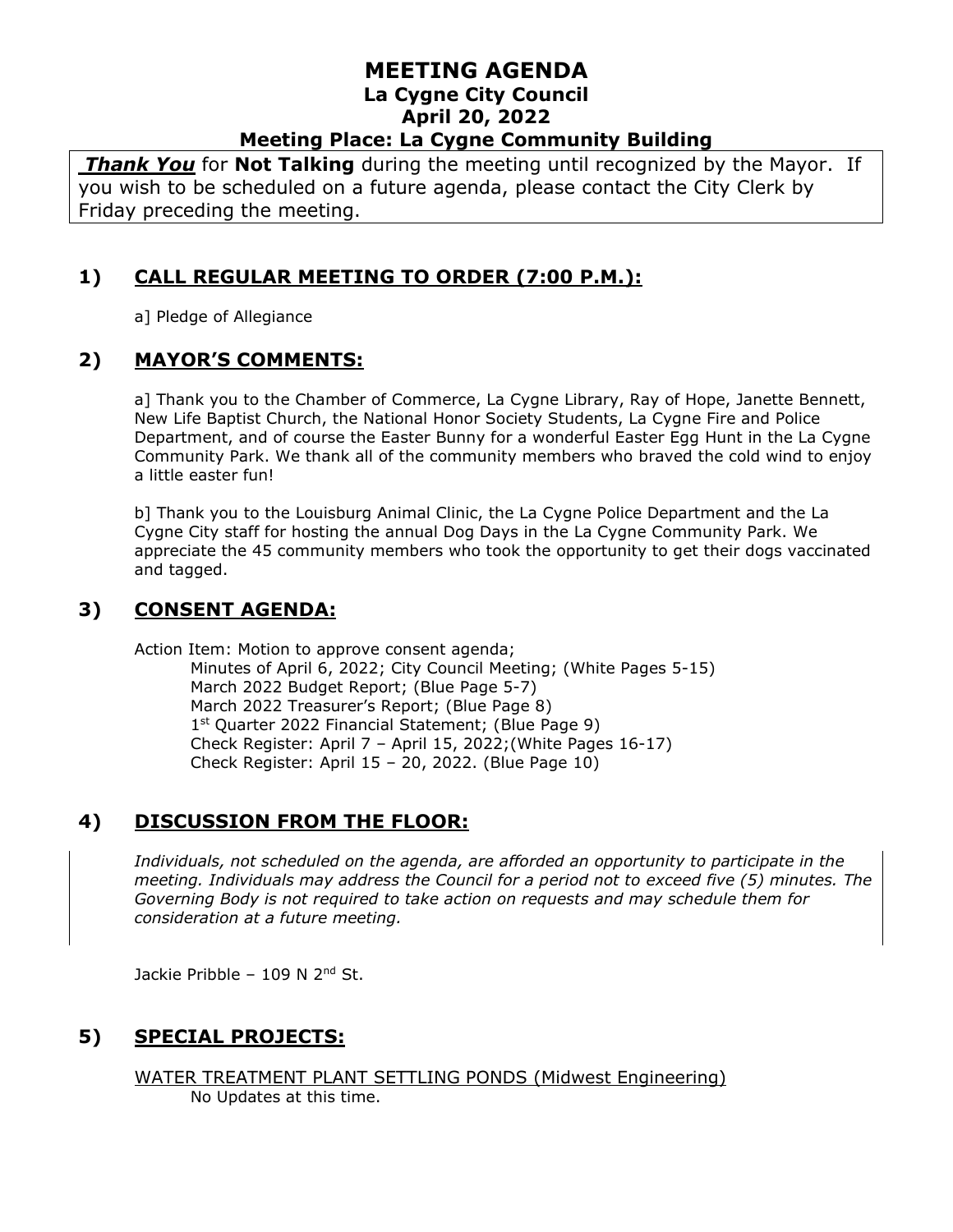#### **5) SPECIAL PROJECTS CONTINUED:**

#### SEWER REHABILITATION PROJECT (BG Consultants/NOWAK Construction)

BG Consultants is putting together a Pre-Construction meeting for the end of April for the City of La Cygne and NOWAK Construction to review and discuss the upcoming sewer project.

#### KDOT CCLIP (Killough Construction and CFS Engineer)

a] Killough Construction participated in a ZOOM meeting with members of the Lincoln Scott Township Board and CC Wade. An agreement was presented to Lincoln Scott Township confirming the use of their vacant lot on the SE corner of Market St and Industrial Blvd as a staging area and temporary road for the KDOT CCLIP project. Upon completion of the project, Killough Construction will restore the property to its original state by grading and reseeding/mulching the disturbed area. CC Wade has also received a letter of confirmation from the insurance carrier of Killough Construction confirming liability coverage would be covered by Killough.

b] CFS Engineering Payment Voucher for work performed from February 26, 2022 through April 1, 2022 in the amount of \$5946.55. (Blue Pages 15-20) *Action Needed: Motion to approve as to form.*

#### NEW FIRE STATION

CC Wade is working with Kevin Cowan with Gilmore & Bell regarding the process pertaining to revenue bonds through the Public Building Commission.

#### ARPA (AMERICAN RESCUE PLAN ACT)

CC Wade has filed the first annual report for the City of La Cygne for the ARPA funds which have been received to date. Just a reminder the eligible costs must have been incurred during the period of March 3, 2021 – December 31, 2024 and the funds must be expended by December 31, 2026.

#### STORMWATER MASTER PLAN

BG Consultants Client agreement for Stormwater Master Plan. (White Pages 18-30)

### **6) REPORTS OF CITY OFFICERS:**

*City Officer reports are done on a monthly basis and recorded at the first meeting of each month. If there are additional items to be reported during the month City Officers must submit a report.*

- $\checkmark$  City Attorney Burton Harding (Blue Page 11)
- $\checkmark$  Police Chief & Codes Officer Tina Fenoughty (Blue Page 12)
- $\checkmark$  Codes Officer Allison Fox (Blue Page 13)
- $\checkmark$  Public Works Department Dan Nasalroad (Blue Page 14)
- ✓ Fire Chief Dan Nasalroad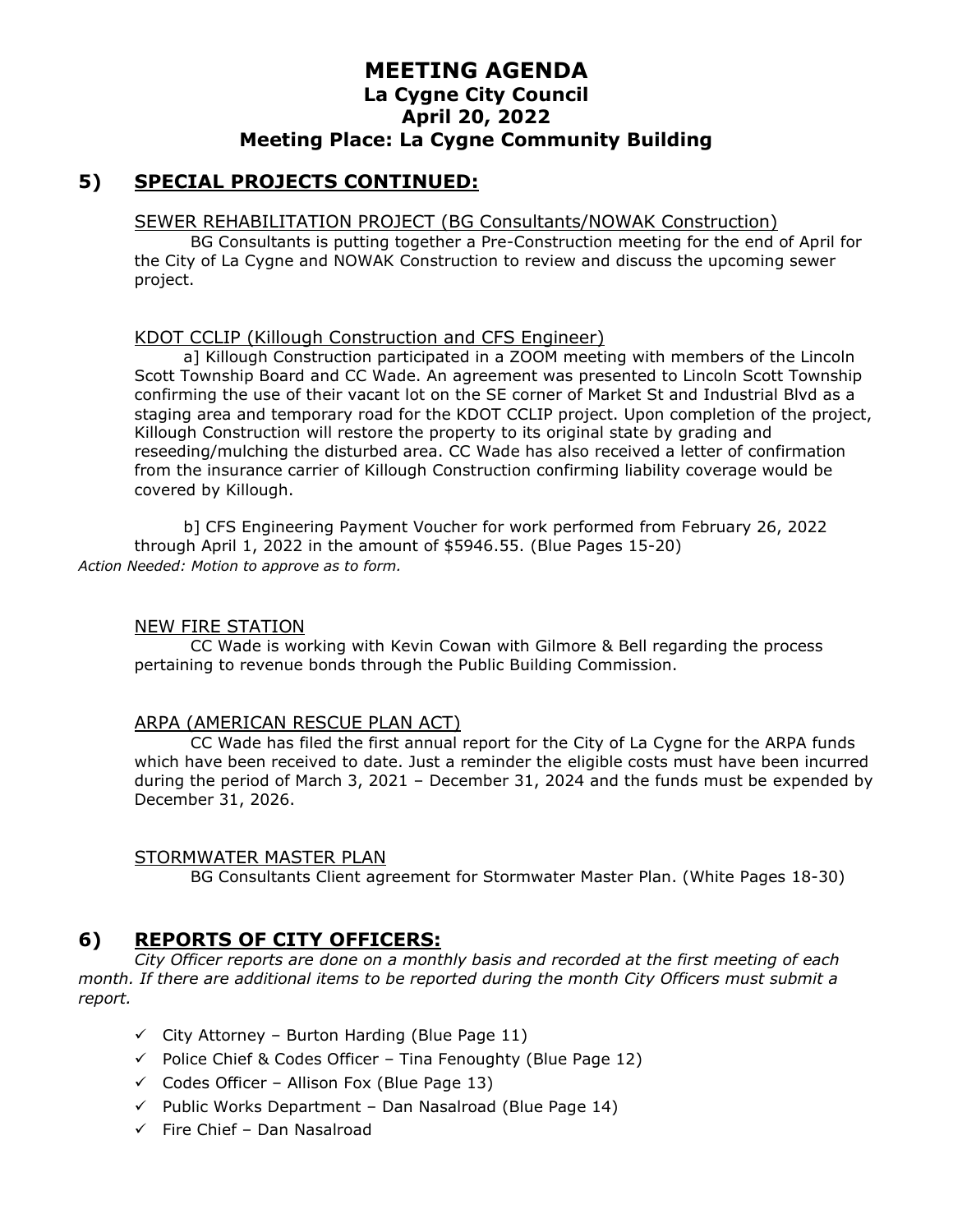# **7) REPORTS OF COUNCIL COMMITTEES:**

- a] Water & Gas--------------------------------------- Danny Curtis ------- Keith Stoker
- b] Street ---------------------------------------------Jerome Mitzner------Tommy Capp
- c] Sewer----------------------------------------------Keith Stoker ---------Thomas Capp
- d] Cemetery------------------------------------------Danny Curtis ------- David Brenneman
- e] Public Safety---------------------------------------Jerome Mitzner------ Keith Stoker  $\checkmark$  Mobile/Manufactured/Modular Home Code & Regulations Draft Article 18 for review. (At the Table)
- f] Community Building------------------------------ David Brenneman ---Thomas Capp
- g] Employee Relations & Training------------------ Jerome Mitzner ----- Danny Curtis
- h] Park------------------------------------------------David Brenneman
	- Blast in the Park is scheduled for July 9<sup>th</sup>, 2022.
	- Park Board meeting has been changed to the last Thursday of the month at 5:00pm due to conflicts with members work schedules.

# **8) SPECIAL COMMITTEE REPORTS:**

- a] Emergency Management None
- b] Chamber of Commerce None
- c] Planning & Zoning Commission None

# **9) UNFINISHED BUSINESS:**

a] Resolution No. <br>a resolution No. a resolution of the City of La Cygne, Linn County, Kansas regarding employee COVID-19 preparation & Prevention policies to be added to the Administrative Policies of the City of La Cygne. (White Pages 31-32)

b] Proposal from Carl Brown to perform a Water and Sewer analysis. **(TABLED UNTIL RECEIPT OF THE WATER TREATMENT PLANT ANALYSIS)**

# **10) NEW BUSINESS:**

a] Codes Enforcement Officer/Zoning Administrator Permanent Part-time Position. Job description. (White Pages 33-36)